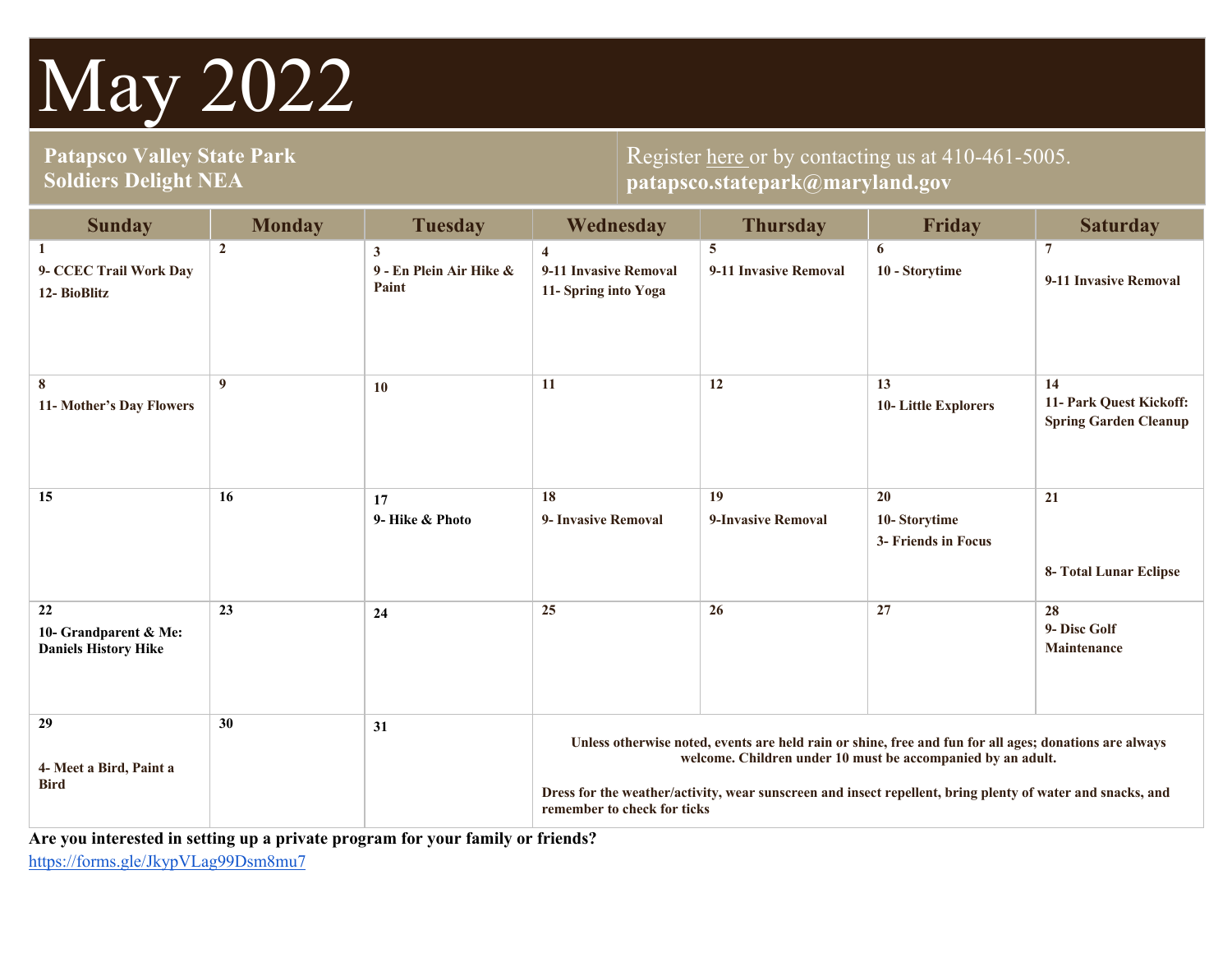#### **5/1 Morgan Run NEA Trail Work Day**

9-12 p.m. at Morgan Run at Benrose Lane

Attend a Trail Work Day hosted by the Carroll County Equestrian Council to help keep these trails accessible to all! Bring hand tools. Recommended for Ages 10 and up! Volunteers that provide 100 hours of service to the park are eligible for a free MPS park pass for the following year.

## **5/1 BioBlitz**

#### 12-3 p.m. at McKeldin 501

Join us to count critters! We'll be participating in City Nature Challenge to make our own observations of nature and identify species. Participate in citizen science with us as we vie for most observations internationally! All ages. Shine only.

## **5/3 En Plein Air Hike & Paint**

## 9:30 a.m.- noon at McKeldin 550

We will hike a section of trail and paint the scenery around us "En Plein Air" while also providing painting tips and tricks. Registration required by 4/30. Recommended for ages 10 and up. \$15/person. Shine only. 20 participants maximum.

## **5/4 Spring into Yoga**

#### 11 a.m. - noon at Hilton 245

Hectic morning? Stressful week? Looking for some gentle exercise to start your morning off on? Join us for a yoga class as we take a moment to ground ourselves in nature and breathe in the fresh park air. Beginners welcome! Limited number of yoga mats available with registration.

#### **5/4 Invasive Removal**

#### 9-11 a.m. at McKeldin Ranger Station

Help us control the spread of invasive plants within the park! If you have them, please bring gardening gloves and shovels. Limited equipment will be available for use. Volunteers receive free entry for the day and volunteers that provide 100 hours of service to the park are eligible for a free MPS park pass for the following year. Shine only. Maximum 50 participants. All ages. Registration required.

#### **5/5 Invasive Removal**

## 9-11 a.m. at McKeldin Ranger Station

for the following year. Shine only. Maximum 50 participants. All ages. Registration required. Help us control the spread of invasive plants within the park! If you have them, please bring gardening gloves and shovels. Limited equipment will be available for use. Volunteers receive free entry for the day and volunteers that provide 100 hours of service to the park are eligible for a free MPS park pass

#### **5/6 Storytime**

#### 10-10:45 a.m. at Hilton Nature Center

Join us for a nature-themed storytime! We'll have fun reading books, dancing, and singing songs to encourage development of literacy skills in young children. Recommended for ages 0-5. Shine only.

## **5/7 Invasive Removal**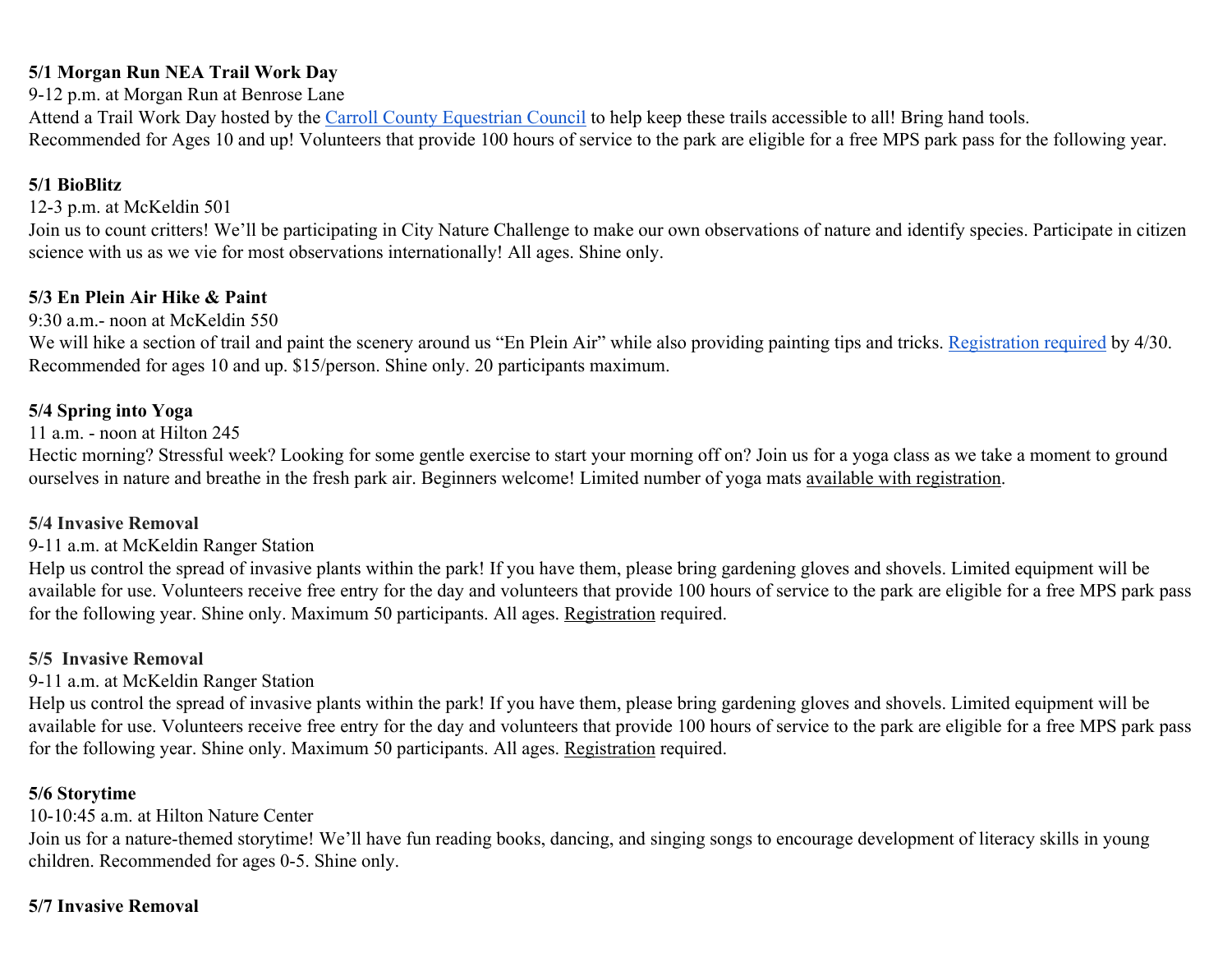for the following year. Shine only. Maximum 50 participants. All ages. Registration required. 9-11 a.m. at Patapsco Valley State Park Headquarters: 8020 Baltimore National Pike, Ellicott City, MD, 21043 Help us control the spread of invasive plants within the park! If you have them, please bring gardening gloves and shovels. Limited equipment will be available for use. Volunteers receive free entry for the day and volunteers that provide 100 hours of service to the park are eligible for a free MPS park pass

#### **5/8 Mother's Day Flowers**

11 a.m. at Hilton Nature Center Join us to make black-eyed susan seed "bubbles" for your favorite gardener! All ages. Shine only. Registration required by 5/4.

#### **5/13 Little Explorers**

10-10:45 a.m. at Hilton Nature Center What's under there? We'll learn about what things are safe to explore in nature, and get our hands dirty doing it! Shine only. Max of 20 participants. Register here!

#### **5/14 Park Quest Kick-Off: Spring Garden Cleanup**

#### **11 a.m. - 1 p.m**

to the park are eligible for a free MPS park pass for the following year. Shine only. Maximum 20 participants. All ages. Registration required. All ages welcome! Join us to kick off spring at the park with a garden cleanup at the Headquarters Building of the Hollofield Area! Bring your own gloves, water, sunscreen, and bug spray if desired. Registration required. Volunteers receive free entry for the day and volunteers that provide 100 hours of service

#### **5/17 Hike & Photo**

9:30 a.m.- noon at McKeldin 576

We will hike a section of trail and enjoy the beauty of nature through the medium of photography. Bring a camera or even your phone! Registration required by 5/14. Recommended for Ages 10 and up. \$15/person. Shine only.

#### **5/18 Invasive Removal**

#### 9-11 a.m. at McKeldin Ranger Station

for the following year. Shine only. Maximum 50 participants. All ages. Registration required. Help us control the spread of invasive plants within the park! If you have them, please bring gardening gloves and shovels. Limited equipment will be available for use. Volunteers receive free entry for the day and volunteers that provide 100 hours of service to the park are eligible for a free MPS park pass

#### **5/19 Invasive Removal**

#### 9-11 a.m. at McKeldin Ranger Station

for the following year. Shine only. Maximum 50 participants. All ages. Registration required. Help us control the spread of invasive plants within the park! If you have them, please bring gardening gloves and shovels. Limited equipment will be available for use. Volunteers receive free entry for the day and volunteers that provide 100 hours of service to the park are eligible for a free MPS park pass

## **5/20 Storytime**

10-10:45 a.m. at Hilton Nature Center